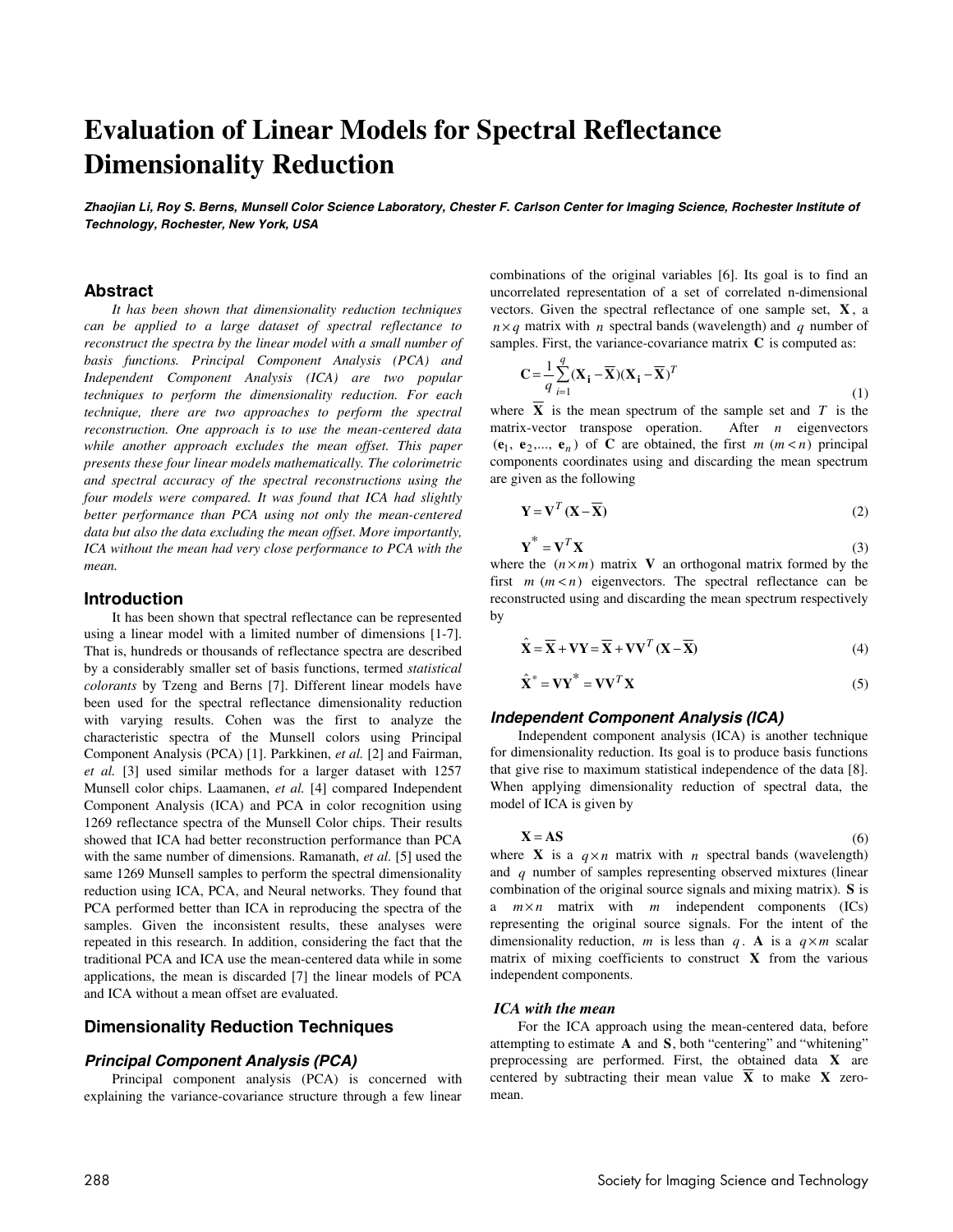$$
\overline{\mathbf{X}} = \frac{1}{n} \sum_{i=1}^{n} (x_1, x_2, x_3, \dots, x_q)_i
$$
 (7)

$$
\vec{\mathbf{X}} = \mathbf{X} - \overline{\mathbf{X}} \tag{8}
$$

where  $\overline{X} = X - X$  (8)<br>where  $\overline{X}$  is a 1×*q* vector. It should be noted that in this case the mean vector is not the mean spectrum as in PCA since *q* represents the number of the samples in the dataset. That is, it has not a physical interpretation in terms of spectral reflectance. Then the centered data are whitened, which means they are linearly transformed so that the components are uncorrelated and have unit variance. "Whitening" can be performed via eigenvalue decomposition of the covariance matrix  $E\{\mathbf{X}\mathbf{X}^T\} = \mathbf{U}\mathbf{D}\mathbf{U}^T$ . **U** is here the orthogonal matrix of eigenvectors of  $E{\{XX^T\}}$  and **D** is the diagonal matrix of its eigenvalues. Whitening can now be done by

$$
\ddot{\mathbf{X}} = \mathbf{D}^{-1/2} \mathbf{U}^T \dot{\mathbf{X}} \tag{9}
$$

 $\mathbf{A} = \mathbf{D}$   $\mathbf{U}$   $\mathbf{A}$  (9)<br>In addition to simplifying the ICA algorithm, whitening can also perform the dimensionality reduction at the same time. When calculating the whitening matrix  $\mathbf{D}^{-1/2}\mathbf{U}^T$ , first *m* largest eigenvalues and corresponding eigenvector of  $E{\{\mathbf{X}\mathbf{X}^T\}}$  are selected and the rest are discarded, as in often done in PCA. That is,  $\mathbf{D} = diag(d_1, d_2, \dots, d_n)$  and **U** now is the orthogonal matrix with *m* eigenvectors. So far, we can see that PCA is the preprocessing *M* eigenvectors. So tal, we can see that  $TCA$  is the preprocessing of ICA. In this case,  $\tilde{\mathbf{X}}$  is the centered and whitened data, which is a  $m \times n$  matrix. The number of dimensions is reduced from *q* to *m* rather than from *n* to *m* in PCA.

After the preprocessing of the data, the ICA algorithm is performed. There are many different algorithms such as CoBliss, FastICA, and JADE. The JADE algorithm (Joint Approximate Diagonalization of Eigenvalues) [9, 10] was used in Laamanen's approach as well as the new approach in this research. The direct output of the JADE algorithm is the separation matrix **B**, which is the inverse of mixing matrix **A** . The independent components  $m \times n$  matrix **S** is estimated by

$$
\mathbf{S} = \mathbf{B}\vec{\mathbf{X}}\tag{10}
$$

In this approach, the independent components are used as the *m* basis functions to form the new coordinate system. The original data could be reconstructed by

$$
\hat{\mathbf{X}} = \mathbf{S}^T \mathbf{S} \vec{\mathbf{X}} + \overline{\mathbf{X}} \tag{11}
$$

#### *ICA without the mean*

Considering the fact that the mean vector has no physical interpretation in terms of spectral reflectance, the original data without a mean vector offset can be used to perform ICA in this new approach. The "whitening" preprocessing is also required to perform the dimensionality reduction, as shown in the following:

$$
\ddot{\mathbf{X}} = \mathbf{D}^{-1/2} \mathbf{U}^T \mathbf{X} \tag{12}
$$

where **X** is the original data, **D** =  $diag(d_1, d_2, ... d_m)$  and **U** is the orthogonal matrix with *m* eigenvectors coming from  $E{XX<sup>T</sup>}$ .

Applying the same JADE algorithm as the approach of ICA with the mean, the independent components  $m \times n$  matrix **S** is estimated by

$$
S = BX \tag{13}
$$

The spectral reconstruction can be performed by

$$
\hat{\mathbf{X}} = \mathbf{S}^T \mathbf{S} \mathbf{X} \tag{14}
$$

## **Results and Discussions**

In this study, 1269 reflectance spectra of the chips in the Munsell Book of Color-Matte Finish Collection defined the data set [11]. The wavelength range was from 400 nm to 700 nm with 10 nm intervals. That is, the number of spectral bands *n* equaled 31 and the number of samples *q* was 1269. The three basis functions of the Munsell data set from PCA and the two ICA approaches are shown in Figures 1, 2, and 3, respectively.



**Figure 1**. The three basis functions of the Munsell spectral dataset from PCA and the mean spetrum of the Munsell spectral dataset.



**Figure 2**. The three basis functions of the Munsell spectral dataset from ICA with the mean.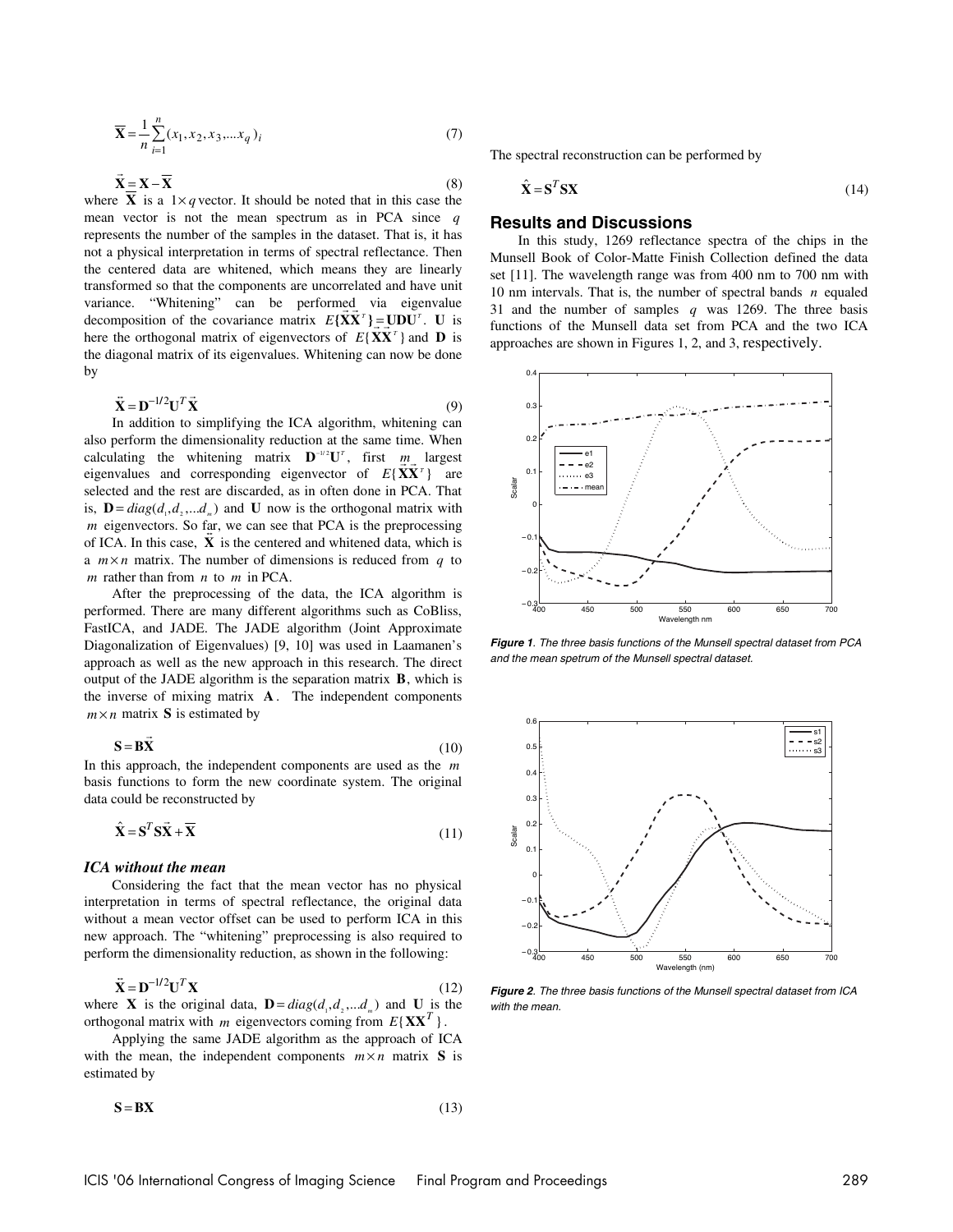

**Figure 3**. The three basis functions of the Munsell spectral dataset from ICA without the mean.

The three basis functions of the Munsell spectral dataset using PCA and ICA with the mean are consistent with that in the literature but the opposite signs in some basis functions and different normalization. For PCA, since the covariance matrix of the mean-centered data and un-mean-centered data is identical, two approaches have the same eigenvectors. For ICA, it's goal is to seeks directions in feature such that the resulting signal show independence, so the mean-centered data would result in different independence components from that of the data without a mean offset. Comparing Figure 2 and 3, two sets of basis functions are different. Interestingly, the basis functions from ICA without the mean are very similar to that of PCA.

The average colorimetric and spectral accuracy of spectral reconstruction using the various dimensionality reduction techniques is listed in Table 1. The colorimetric accuracy was calculated using CIEDE2000 for 1931 standard observer under illuminant D65. The spectral accuracy is expressed by the RMS of spectral reflectance [12].

| Table 1: The average colorimetric and spectral accuracy of the spectral reconstruction for the Munsell dataset with different number |
|--------------------------------------------------------------------------------------------------------------------------------------|
| of basis functions from PCA and ICA.                                                                                                 |

|                    | PCA with mean          |                                 | PCA without mean              |                                 | ICA with mean          |                                 |
|--------------------|------------------------|---------------------------------|-------------------------------|---------------------------------|------------------------|---------------------------------|
| Function<br>number | DE2000<br>$(D65, 2^0)$ | <b>RMS</b><br>Spectral<br>Error | DE2000 (D65, 2 <sup>0</sup> ) | <b>RMS</b><br>Spectral<br>Error | DE2000<br>$(D65, 2^0)$ | <b>RMS</b><br>Spectral<br>Error |
| 1.                 | 16.20                  | 0.077                           | 17.43                         | 0.080                           | 12.02                  | 0.044                           |
| 2                  | 12.01                  | 0.042                           | 12.47                         | 0.043                           | 1.97                   | 0.023                           |
| 3                  | 2.18                   | 0.019                           | 1.91                          | 0.021                           | 1.70                   | 0.016                           |
| 4                  | 1.22                   | 0.013                           | 1.37                          | 0.015                           | 0.64                   | 0.012                           |
| 5                  | 0.56                   | 0.009                           | 0.76                          | 0.012                           | 0.24                   | 0.008                           |
| 6                  | 0.56                   | 0.008                           | 0.76                          | 0.011                           | 0.23                   | 0.006                           |
| 7                  | 0.12                   | 0.006                           | 0.16                          | 0.007                           | 0.13                   | 0.005                           |
| 8                  | 0.10                   | 0.004                           | 0.15                          | 0.007                           | 0.10                   | 0.003                           |
| 9                  | 0.09                   | 0.003                           | 0.12                          | 0.004                           | 0.08                   | 0.003                           |
| 10                 | 0.06                   | 0.002                           | 0.08                          | 0.003                           | 0.08                   | 0.002                           |
| 11                 | 0.05                   | 0.002                           | 0.07                          | 0.002                           | 0.02                   | 0.002                           |
| 12                 | 0.05                   | 0.002                           | 0.08                          | 0.002                           | 0.01                   | 0.002                           |
| 13                 | 0.01                   | 0.001                           | 0.01                          | 0.002                           | 0.01                   | 0.001                           |
| 14                 | 0.01                   | 0.001                           | 0.01                          | 0.001                           | 0.01                   | 0.001                           |
| 15                 | 0.01                   | 0.001                           | 0.01                          | 0.001                           | 0.01                   | 0.001                           |
| 16                 | 0.01                   | 0.001                           | 0.01                          | 0.001                           | 0.01                   | 0.001                           |
| 17                 | 0.00                   | 0.001                           | 0.00                          | 0.001                           | 0.00                   | 0.001                           |
| 18                 | 0.00                   | 0.001                           | 0.00                          | 0.001                           | 0.00                   | 0.001                           |
| 19                 | 0.00                   | 0.001                           | 0.00                          | 0.001                           | 0.00                   | 0.001                           |
| 20                 | 0.00                   | 0.001                           | 0.00                          | 0.001                           | 0.00                   | 0.001                           |
| 21                 | 0.00                   | 0.001                           | 0.00                          | 0.001                           | 0.00                   | 0.001                           |
| 22                 | 0.00                   | 0.001                           | 0.00                          | 0.001                           | 0.00                   | 0.001                           |
| 23                 | 0.00                   | 0.001                           | 0.00                          | 0.001                           | 0.00                   | 0.001                           |
| 24                 | 0.00                   | 0.001                           | 0.00                          | 0.001                           | 0.00                   | 0.000                           |
| 25                 | 0.00                   | 0.000                           | 0.00                          | 0.001                           | 0.00                   | 0.000                           |